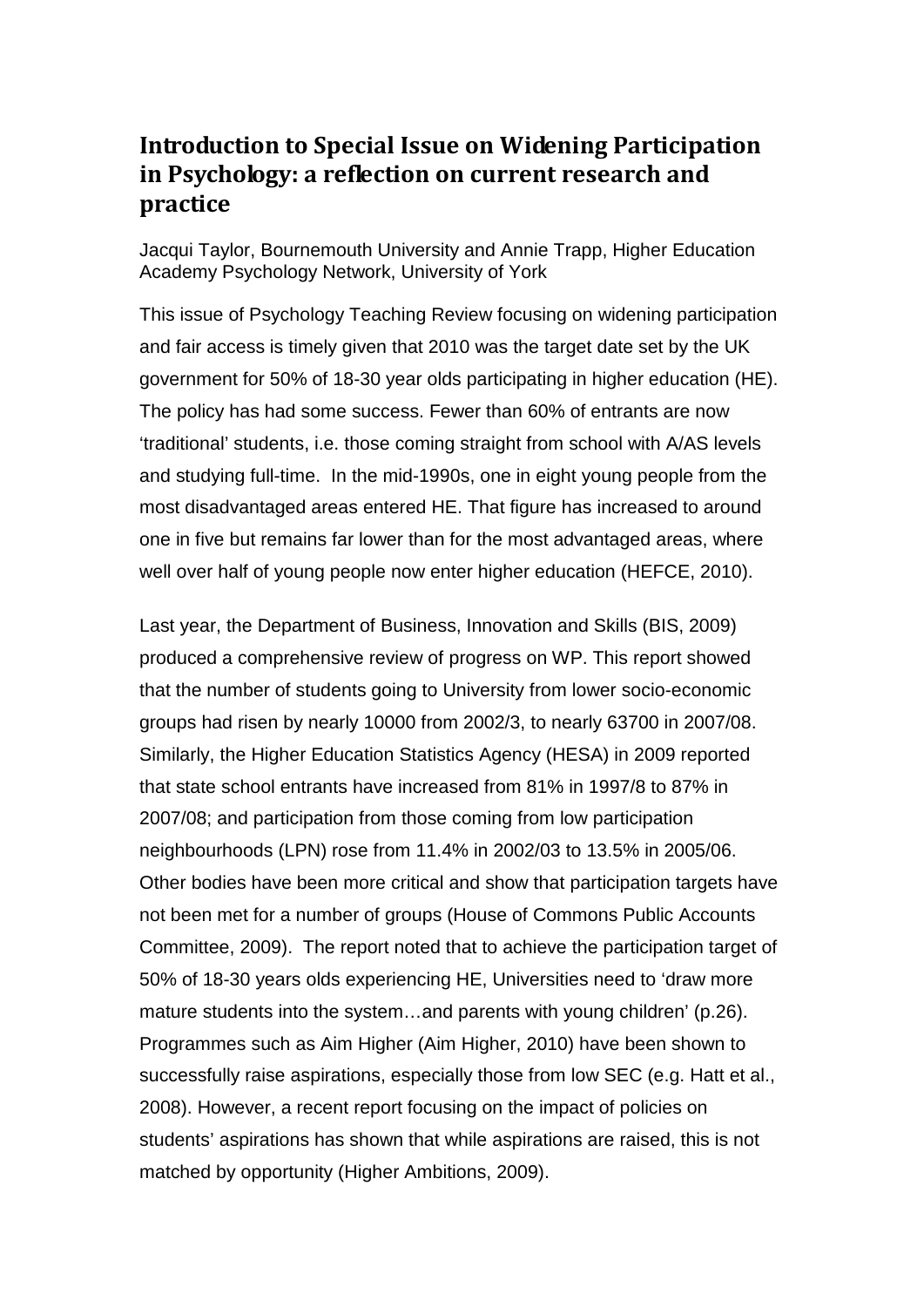Definitions, target groups and approaches differ between the four countries in the UK, but in general all countries are concerned to see improvements relating to entry rates to HE; retention, achievement and progression; and subsequent opportunities in employment and learning.

## **Defining Widening Participation**

Researchers, governments, HEIs, and admissions tutors use a variety of terms and definitions to label, describe and categorise students from nontraditional backgrounds. An early definition from Ijima-Hall (1997) focuses on diversity in HE and includes a comprehensive set of individual differences, such as age, colour, ethnicity, gender, national origin, physical, mental and emotional ability, race, religion, language, sexual orientation and socioeconomic status. Zinciewicz & Trapp (2004) use the term 'under-represented groups' and define it as, "those with no family history of HE experience, from low participation neighbourhoods, socio-economically disadvantaged students, students from ethnic minorities, and students with disabilities" (p.5). The term Widening Participation (WP) is more often used by HEIs and government, often with reference to policies and strategies. For example, the HEA focus on policies to attract 'minority and under-represented groups' and 'widen the diversity of the student population', while HESA (2009) focuses on 'improving access to HE'. HESA (2009) defines and evaluates WP with reference to three indicators, which are cross-tabulated for both entry qualifications and degree subject:

- (i) the percentage of entrants who attended a school or college in the state sector;
- (ii) the percentage of entrants who were returned with National Statistics Socio-economic Classification (NS-SEC) categories 4 to 7; and
- (iii) the percentage of entrants whose home area (denoted by their postcode) is known to have a low proportion of 18 and 19 year-olds in higher education.

Also, HESA differentiates between young and mature WP students (those who are aged 21 and over when they first enroll on a degree) and for those students in receipt of the Disabled Students Allowance (DSA).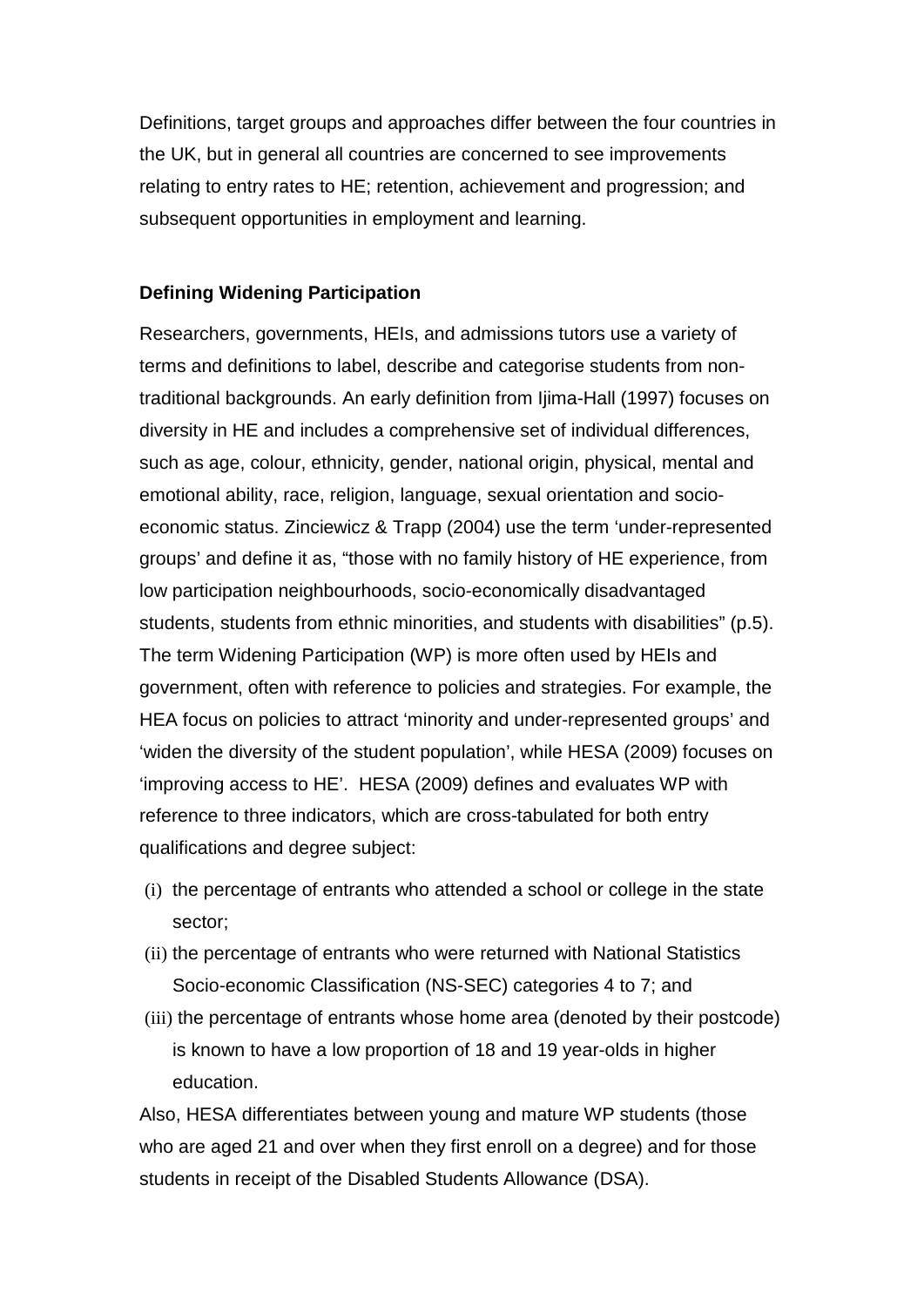Regardless of the definition, the over-riding theme of WP strategies, researchers and teachers is to develop and evaluate ways to reduce bias in access and participation and to promote inclusion and success for underrepresented groups, and these issues are central to the work of many psychologists.

# **Psychology and Widening Participation**

Psychology is uniquely placed to develop and contribute to the widening participation agenda because it links closely to the topics covered within the psychology curriculum, for example stereotypes, identity, confidence, and individual differences. A great deal of research has explored the specific psychological issues facing particular groups of WP students, such as: ethnicity; disability; socio-economic class, mature students and type of school attended before university. In addition, psychologists use advanced theoretical models and methods to evaluate and understand the impacts of being a non-traditional student.

# Why students choose Psychology

Psychology attracts many non-traditional entrants; more than other disciplines regarding mature students, but less students from the BME classification. Although, the majority of applicants to Psychology degrees are motivated by a desire to work in the field of Psychology, increasingly Psychology is being viewed as a broad degree which develops a variety of skills to enhance job prospects. This view is leading to more applications from students from nontraditional backgrounds, who see Psychology as a stepping stone to careers other than in the psychology profession.

Psychological theory to explain WP impacts

Psychological theory has great potential to explain impacts and issues involved in widening participation. Perspectives from Developmental Psychology, such as lifespan models, have been used to understand the changes that WP students go through as they enter the educational system. From Social Psychology, social identity theory has been used to explore the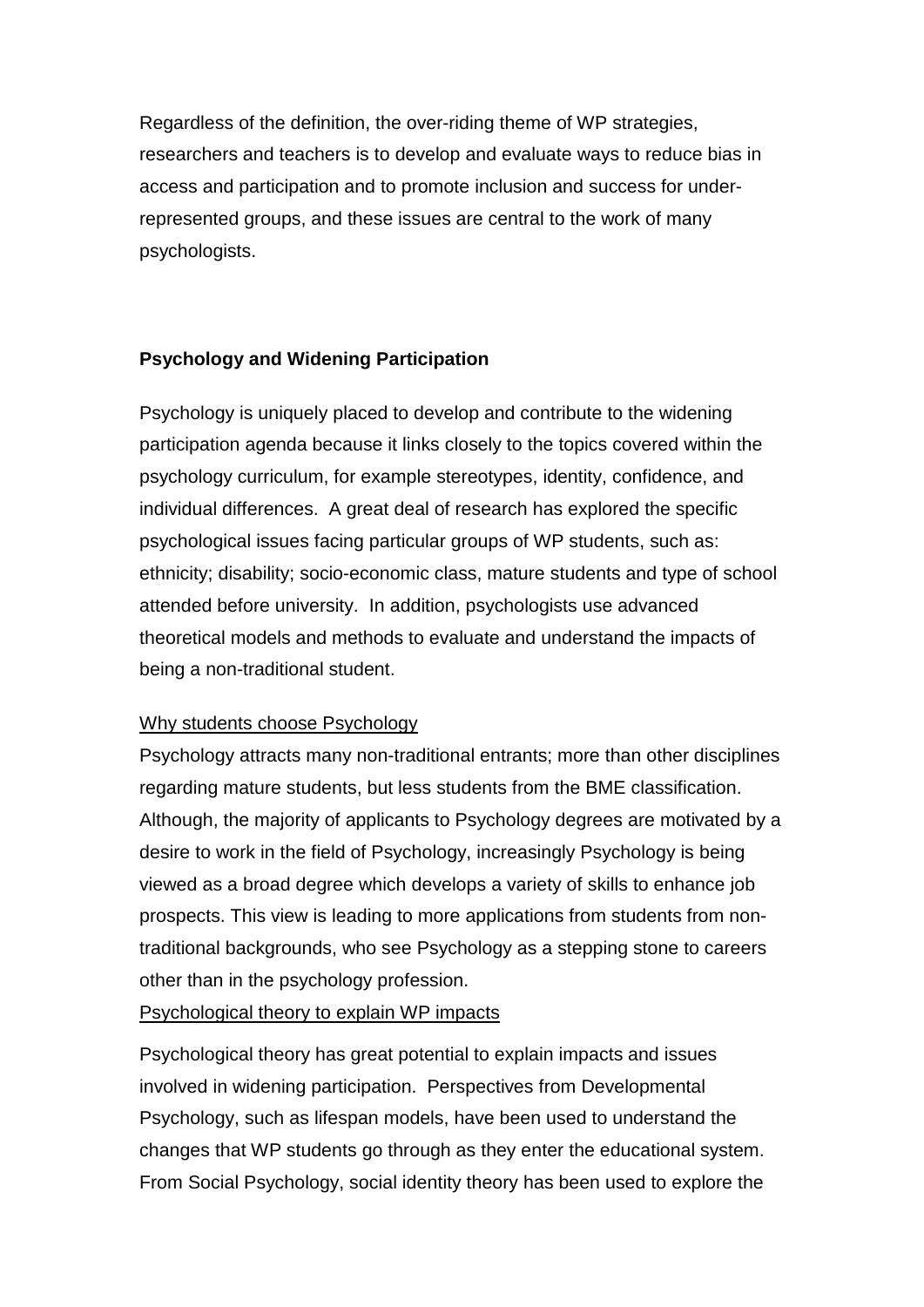way that students from different socio-economic classes and ethnic origins categorise and compare themselves with other learners. Theories of personality, within the area of Individual Differences, have been used to understand issues relating to motivation to study for WP students and differences in learning style, academic confidence and aspirations.

#### Methods from Psychology to evaluate WP

Methodologically, Psychologists have developed a variety of qualitative and quantitative methods and analyses which are being used to explore the impacts of WP. Qualitative methods such as semi-structured interviews and diaries have been used to collect personal reflections of the impact of HE for non-traditional students. Experimental studies and surveys have been used to explore intervention strategies and empirically compare matched samples of traditional and non-traditional students. Psychometric tests can be used to help students understand their learning style or identify strengths and weaknesses in their competencies and skills.

### **Introduction to Special Issue**

In this issue of Psychology Teaching Review authors both celebrate successful outcomes and reflect on experiences arising from widening participation. The idea grew out of the 2009 BPS Annual Conference in Brighton where a BPS DTRP symposium attracted presentations and subsequent discussion that illustrated a rich set of experiences deserving of a wider audience. Co-organised by Dr Jacqui Taylor & Dr Paul Sander, the symposium attracted around 25 participants from all areas of psychology education. The symposium was proposed specifically to address the Annual Conference theme of 'Psychology and Social Disadvantage' and the aim was to identify and reflect on the experiences of Psychology teachers and lecturers in addressing and implementing Widening Participation programmes over the previous eight years. The symposium consisted of five presentations followed by a discussion facilitated by Annie Trapp. Subsequently a call for papers was distributed to BPS members and more widely to psychology educators in the UK, resulting in the nine papers published in this special issue.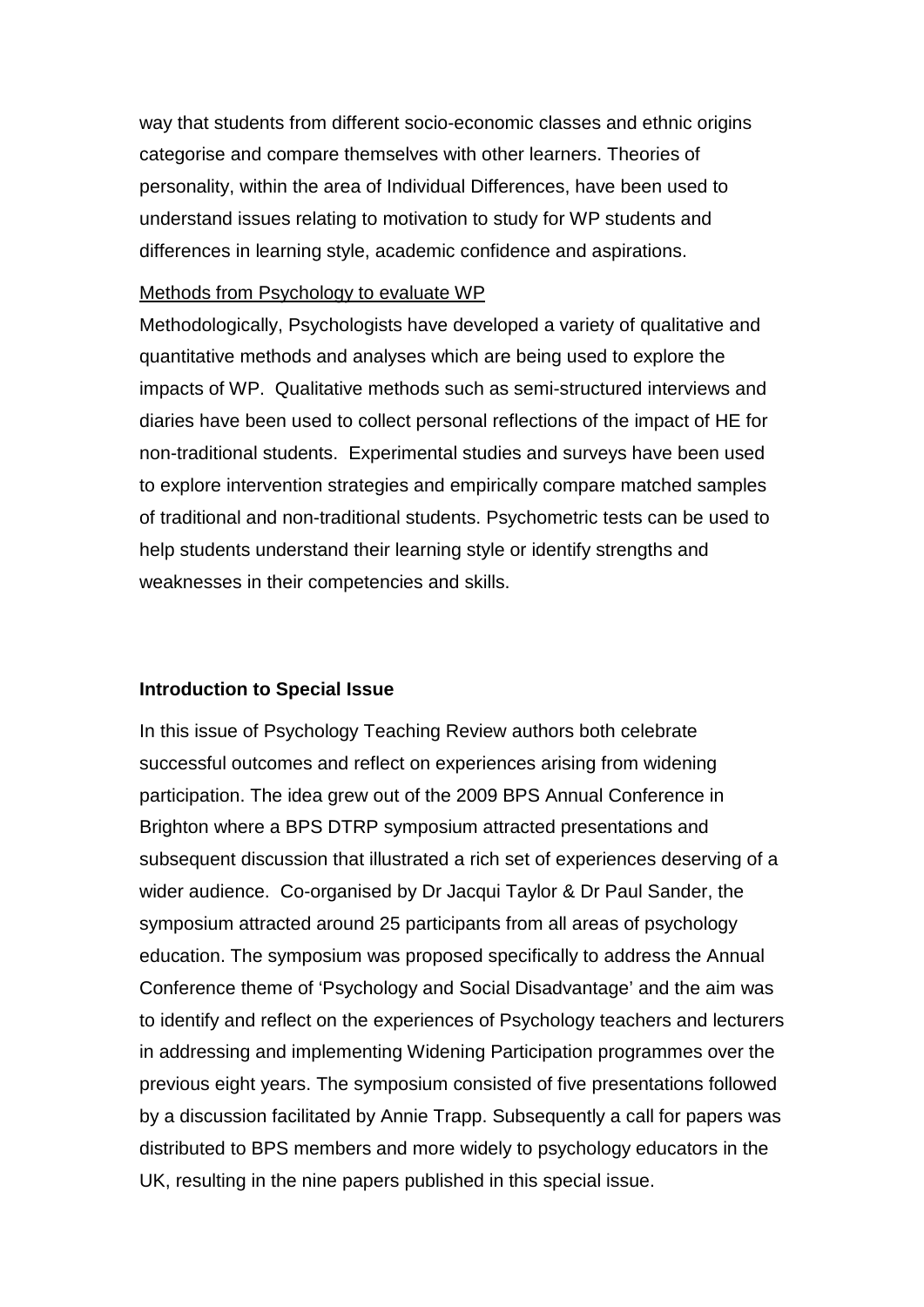Several themes run through the papers and these have been used to group the papers, although there is clearly crossover between them. The themes are: curriculum design (two papers); the student experience (five papers), and social justice (two papers).

## Curriculum design

The authors of the first two papers propose that issues relating to widening participation be included within the core undergraduate psychology curriculum. The first of these papers from Patrick Hylton relates to the teaching culture and diversity and Naomi Craig discussed accessibility and mental health.

Patrick Hylton proposes that including the teaching of issues relating to culture within the curriculum would increase participation by those in Black and Minority Ethnic groups by providing role models, representation and visibility, which as psychologists we know affect motivation and identity. He argues that as it taught now, the psychology curriculum is 'culturally cleansed' and that only by covering issues such multiculturalism, diversity and ethnicity will the discipline become more relevant for a multi-cultured world and in so doing improve the lives of all citizens. Naomi Craig's paper focuses on accessibility issues relating to teaching about mental health to undergraduate psychology students and draws on evidence of the student experience from the Improving Provisions for Disabled Psychology Students (IPDPS) project. Naomi provides some useful examples for psychology teachers of ways in which learning and teaching about mental health can be designed from an inclusive and accessible perspective.

# The student experience

Five papers focus on understanding the experience of students within specific types of WP category, including: BME students, students with mental health, learning or physical disabilities, and mature learners.

Jenny Mercer draws on lifespan psychology to understand the processes of self-development encountered by a sample of first generation adult returners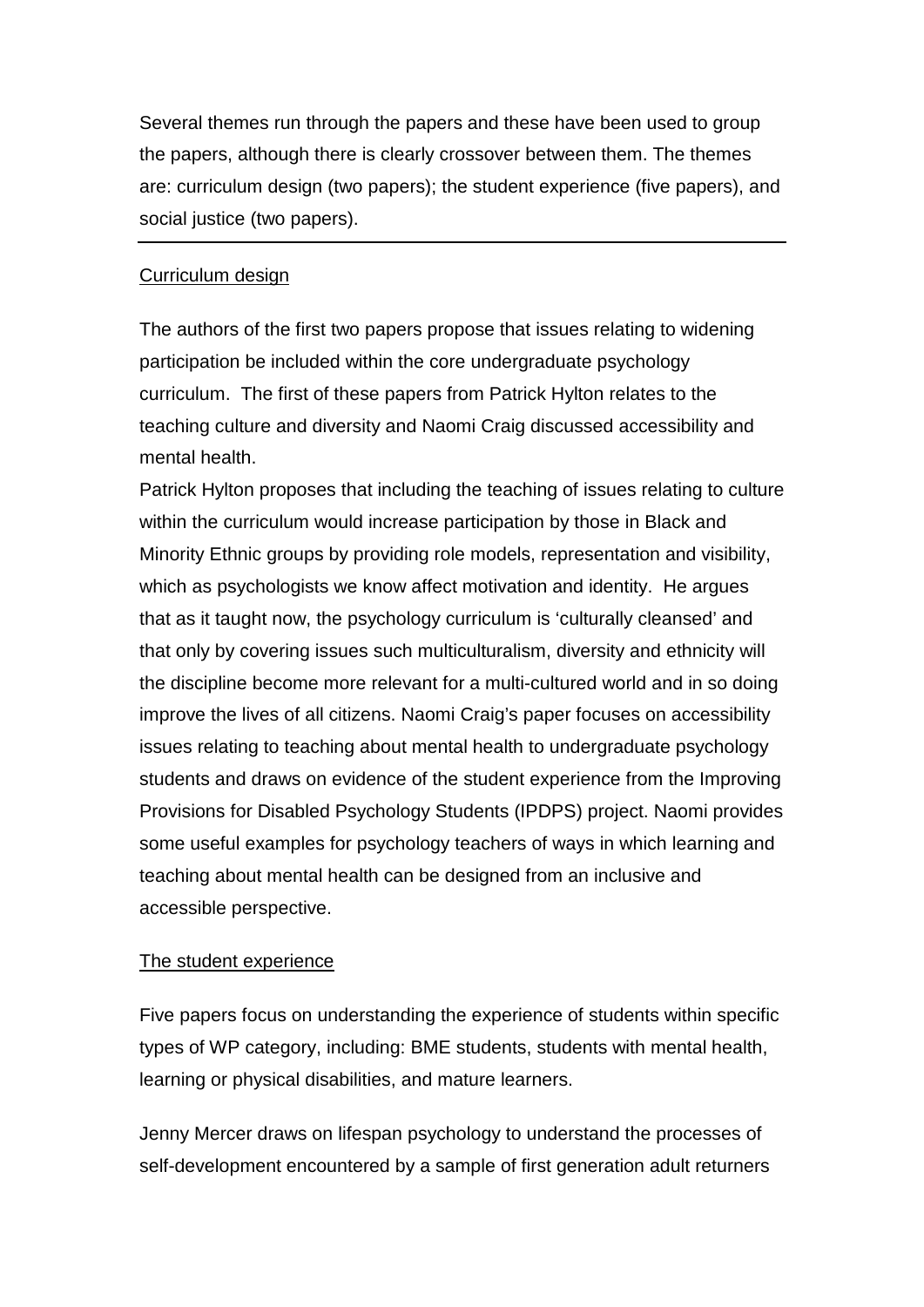to HE from an area of high deprivation. Using interviews and a grounded theory approach, Jenny explores both the positive growth in self-development as well as the conflicts experienced, such as between the fear of failure and academic success, and the balance between home and university. Jenny shows that using models from lifespan psychology can enhance our understanding of the issues that non-traditional students face, together with the strategies used to overcome them in order to facilitate self-growth and development. John Richardson discusses the causes and consequences of the 'attainment gap' in students coming from black, minority and ethnic (BME) groups. Despite the higher levels of participation from BME students in UK HE, compared to white students, students from BME groups are less likely to obtain 'good' degrees (first or upper second-class honours). John provides data highlighting this attainment gap in traditional and Open University courses and across a variety of disciplines, including psychology. John concludes by cautioning that this pattern may apply to other WP groups and that it is premature to promote WP in such groups unless they can be guaranteed equity in terms of their attainment. Jacqui Taylor & Becky House present data from their exploratory study on the motivations, identity and concerns of different types of non-traditional psychology students. Previous research has either investigated all types of non-traditional students together, or focused on one category and their study aimed to look at differences across WP categories, using a cross-sectional sample of students from all years. The qualitative data identified some interesting differences in the concerns of different WP groups, e.g. financial concerns were more often stated by those from lower socio-economic backgrounds; and mature students were more concerned about academic issues, while younger students expressed more social concerns. The observations are discussed with regard to the level and type of pastoral support available to support different types of non-traditional students.

The final two articles in this section are written from a reflective stance. In 2006/07 eight percent of undergraduate students studying in the UK reported a disability and, of these, fewer than five percent reported having a visual impairment. Lucy Betts and Amanda Cross reflect upon their experiences of supporting a visually impaired student through a nine-month level two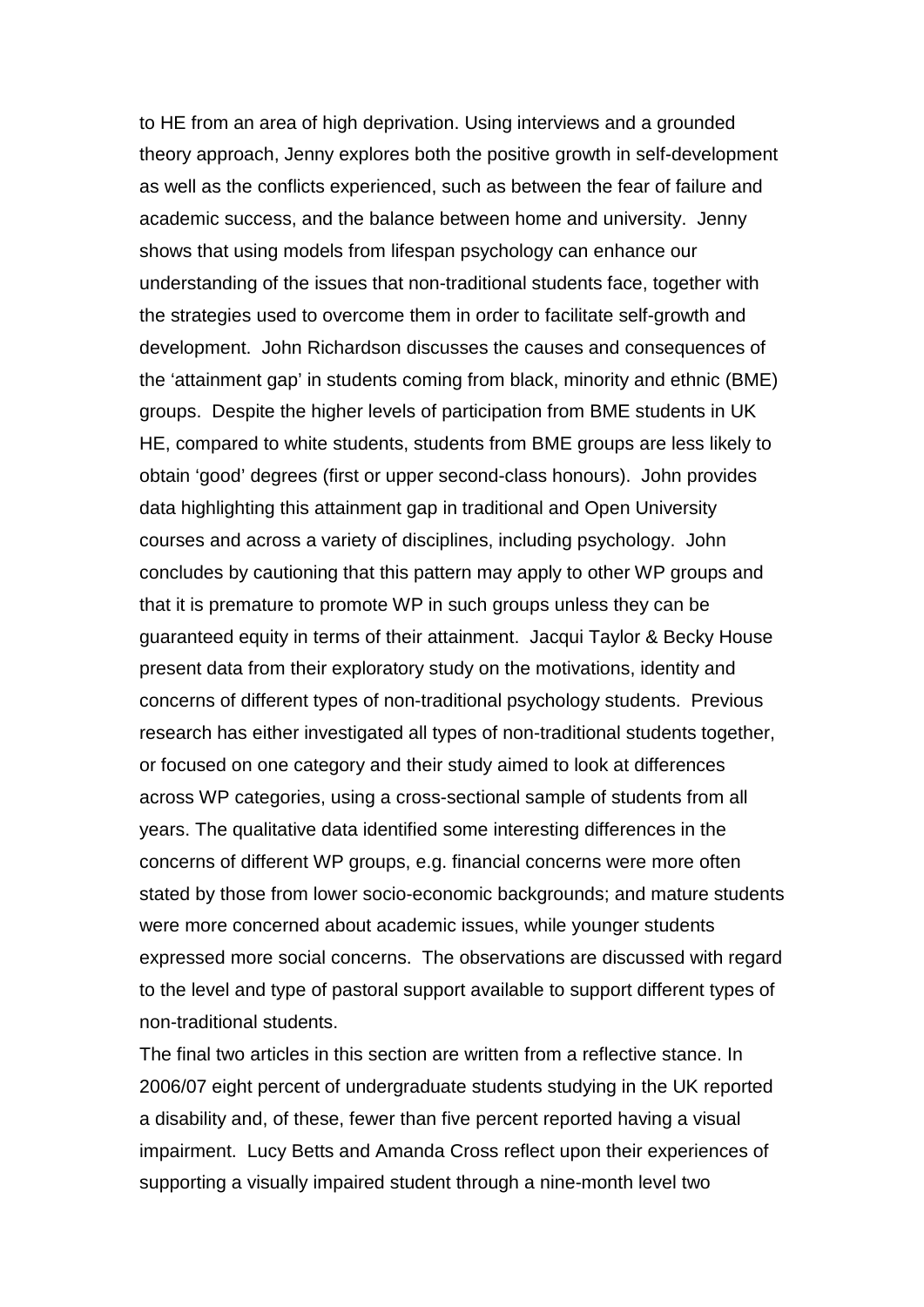undergraduate biological psychology module. They developed a number of strategies that could be easily replicated and transferred to supporting other students with a visual impairment, to students with other learning requirements, or to all students. Lucy and Amanda make some perceptive observations and draw on the student's thoughts and it would be interesting in later work to include a reflection from the student being supported. In such a way, Paul Sander & Stella Williamson consider their experiences in education as people who can't spell, using a methodology known as evocative autoethnography. The first part of the article includes an individual reflection from each author on how they have become the people they are through the ways others responded to their Dyslexia or Dyslexic type aspects of their writing. Their article then follows a conversational pattern, whereby they question each other about the significance of their experiences and the implications both for education and the social construction of identity. The aim of this article is to support dyslexic students and to ask teachers to take a more supportive approach and to be more aware of the impact that they can have.

## Social justice

The two papers in this section highlight the important ways that Open University (OU) and Access courses are encouraging non-traditional students to study Psychology. The OU, more than any other organisation in education, is all about widening participation; being set up to attract students who were not able to or did not want to study in a traditional way (full-time over three years at a campus). As a result of the open admissions policy and the flexible nature of the teaching, learning and modular assessment, the OU continues to attract huge numbers of non-traditional students (and has more psychology graduates than any other HEI). Similarly, Access courses allow students with no prior education experience or attainment to study for a first level qualification in psychology. Because Access courses are often part-time and take place in local schools or colleges, students are able to study alongside employment or family commitments.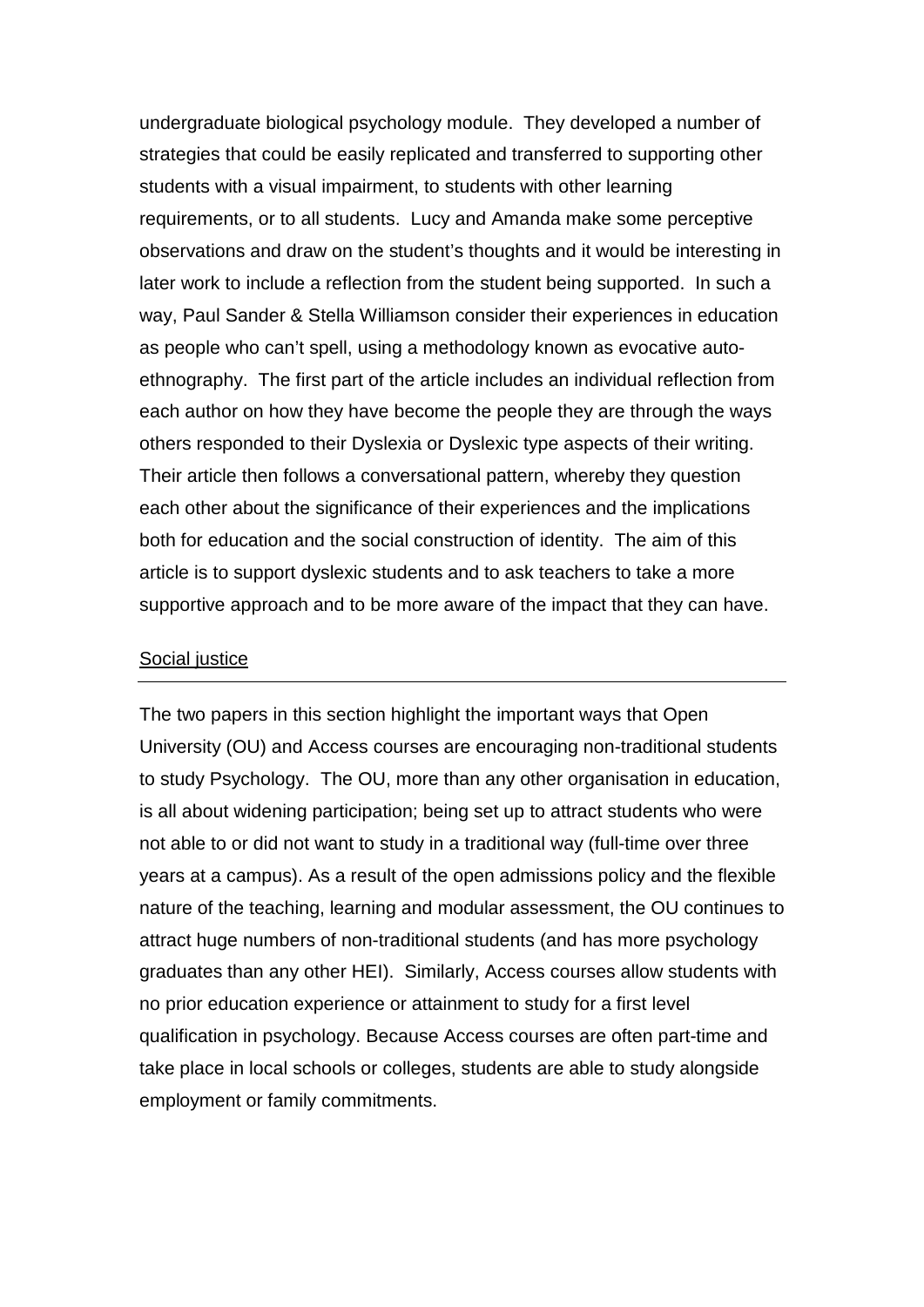The contribution of introductory level psychology courses to a broad spectrum of other qualifications at the OU is discussed by Troy Cooper. Troy provides data showing that psychology courses recruit well from mature students, women, and those with low levels of previous educational achievement and living in low participation neighbourhoods (LPN). However, students with lower educational qualifications or from LPN have lower pass rates and progression to higher levels of study than other groups. Troy discusses the factors involved in this and the initiatives being used to improve progression. Liz Winters used semi-structured interviews to gather views from teaching staff and students associated with a Certificate of Higher Education (CertHE) in Psychology course. Participants were invited to give their views upon why a declining number of people from 'wider participation' or 'socially disadvantaged' backgrounds were applying to study for this CertHE. Liz then uses students' interpretation of these concepts to define and distinguish between WP students and students of a socially disadvantaged background. The themes that emerged are considered and their implications for WP in the undergraduate study of psychology is discussed.

#### **Summary and Future Directions for WP**

At the time of writing, the future of widening participation in university education is uncertain. Financial cuts of 5% across the HE sector are already resulting in a reduction of both teaching and support staff and it is reasonable to suppose that there will be reduced time to support less independent students. The rising number of applications to university education (correlated with rising unemployment figures) is likely to raise the entrance requirements for popular subjects like psychology and unless careful consideration is given to the 'contextual data' in applications, educationally-disadvantaged students will find it harder to be accepted onto courses. Another threat comes from campus closures resulting in less local access to study – an important factor for many widening participation students. Given that access to higher education remains significantly correlated with parental income and wealth -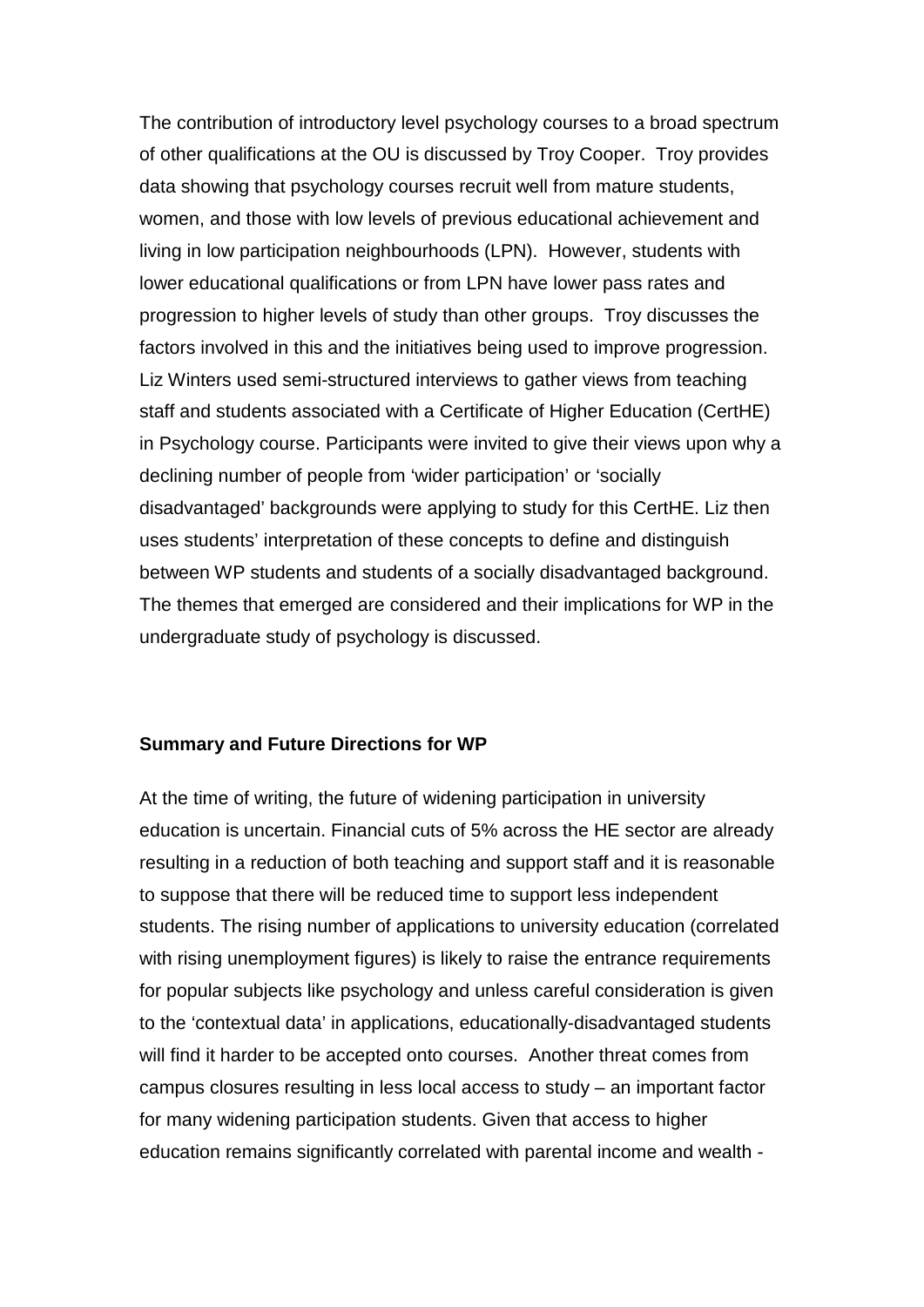reductions in scholarships and bursaries will disproportionately affect widening participation students.

It is likely that the focus on widening participation will shift from encouraging school-leavers to enter higher education to encouraging more adult participation in higher education through the provision of more part-time, workbased and foundation degrees focusing on vocational subjects. Such a shift will create further challenges for psychology educators.

Thank you to all the contributors to this special issue, who were also the blind reviewers. We hope readers will gain from the valuable insights into supporting widening participation within psychology provided by these authors. Thanks also to Paul Sander for co-organising the symposium with me; to Annie for her role as a discussant in the symposium and in writing this introduction; and to Stella Williamson and the BPS P4P team for their help in pulling this together for publication. I would welcome any feedback prompted by the issues raised in this special issue and if there was sufficient interest the DTRP committee could arrange a further symposium.

### **Correspondence**

Associate Professor Jacqui Taylor Bournemouth University [jtaylor@bournemouth.ac.uk](mailto:jtaylor@bournemouth.ac.uk)

## **References**

Aim Higher (2010) *Aim Higher: helping you into higher education*. Retrieved 6/5/10 from [http://www.direct.gov.uk/en/EducationAndLearning/UniversityAndHigherEduca](http://www.direct.gov.uk/en/EducationAndLearning/UniversityAndHigherEducation/DG_073697) [tion/DG\\_073697](http://www.direct.gov.uk/en/EducationAndLearning/UniversityAndHigherEducation/DG_073697)

Department of Business, Innovation and Skills (BIS). 2009. Full-time Young Participation by Socio-Economic Class (FYPSEC). Retrieved 6/5/10 from [http://www.dius.gov.uk/~/media/publications/F/fypsec\\_paper\\_2009](http://www.dius.gov.uk/~/media/publications/F/fypsec_paper_2009)

Hatt, S., Baxter, A., & Tate, J. 2008. 'The best government initiative in recent years'. Teachers' perceptions of the AimHigher programme. *South West of England Journal of Further and Higher Education*, 32(2), 129-138.